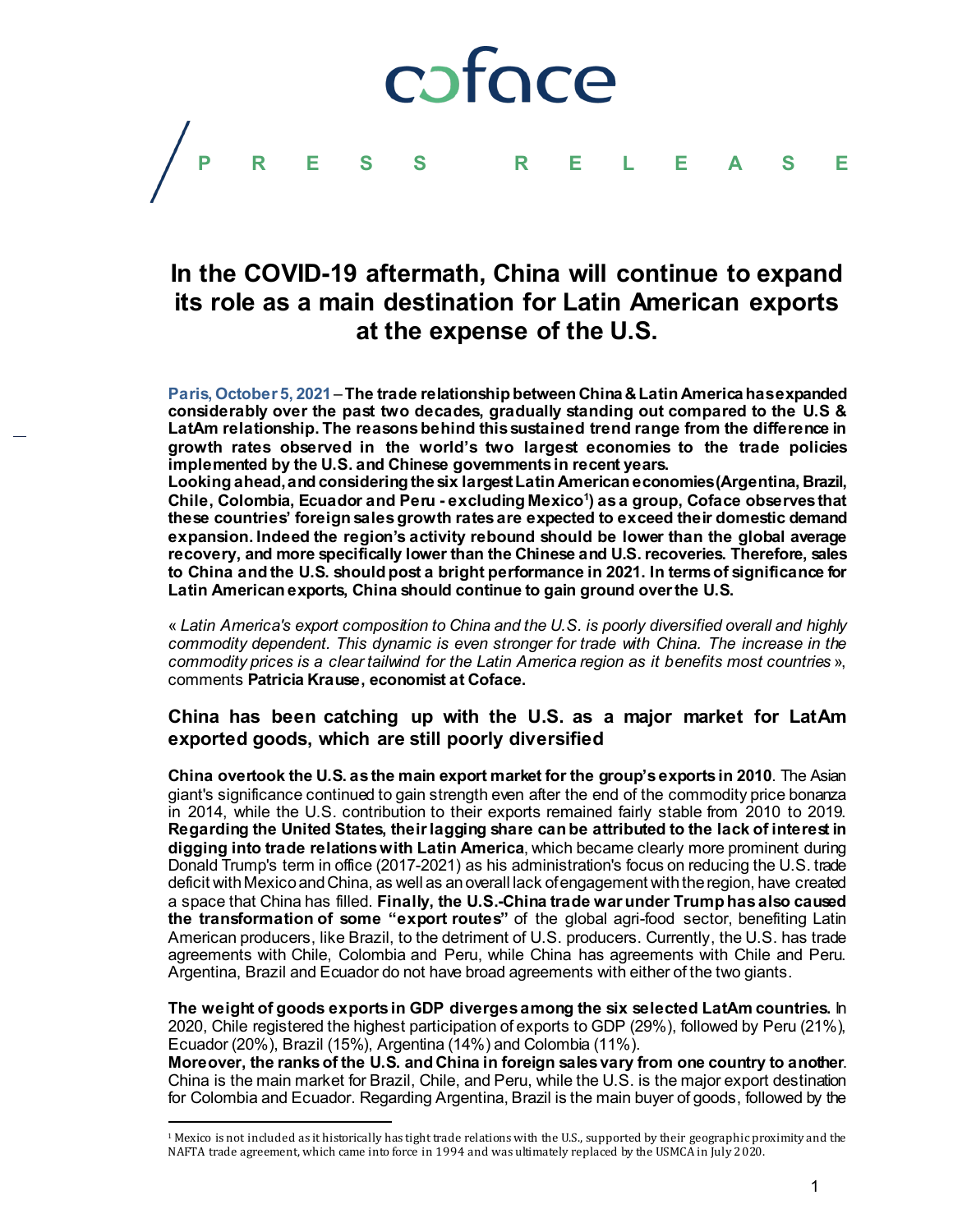

European Union (EU), China and then the U.S. Furthermore, in Brazil, Colombia and Ecuador, the EU is also the second main export destination, with the U.S. coming third in the first country and China third in the latter two. It is also worth noting that the U.S. and China receive together over 50% of Chile's foreign sales and more than 40% of Brazil and Peru's exports. In fact, **exports to the U.S. and China outweigh intraregional trade.**

**Latin America's export composition to China and the U.S. is poorly diversified overall and highly commodity dependent. Thisdynamic is even stronger for trade with China.** Overall, exports of metals (40%), agri-food (35%) and energy (18%) account for 93% of the six countries' foreign sales to China. Exports to China are heavily concentrated in agri-food in Argentina and Ecuador, metals in Chile and Peru, and energy in Colombia. There is also a prevalence of the same three commodity groups regarding the U.S even though this dependence is relatively lower (72%).

**Latin America wasnot immune to the impact of the COVID crisison global foreign trade**. The six countries registered a drop of 8% YoY in total exports in 2020. Last year, **exports to the U.S. were generally more impacted than the ones to China.** While the former dropped by 19% YoY, the latter rose by 4%. The stronger resilience of exports to China is explained by the fact that its economy rebounded faster than the U.S. Moreover, **the basket of goods exported also played an important role, such as the high prevalence of agricultural exports to China.** Demand for food, as an essential good, has proved resilient or even increased during the crisis.

## **China will maintain its compelling position for LatAm exports; no relevant export basket diversification in sight**

**In 2021, Latin American countries' foreign sales are expected to outperform their domestic markets.** The region's delayed COVID vaccination, as well as the longer time taken to significantly flatten the curve of new cases and deaths from the virus, have hindered a full-fledged economic recovery relative to other markets. In fact, **Coface expects the average growth rate in Latin America to stand at 5.2% in 2021– compared to U.S. and China's rates, which would increase by 6.5% and 7.5% over the same period.**

Furthermore, **the increase in international commodity prices observed this year also represents a tailwind for the region as a major net exporter.** For instance, average prices for iron ore, copper and soybeans all surpassed their yearly record levels between January and end September 2021. This conjuncture bodes well for Brazil, the world's second largest iron ore producer. As for copper, current price levels (4% above the 2011 record) benefit Chile and Peru, as the world's leading and 2<sup>nd</sup> largest producers, respectively. Regarding agriculture, record price levels primarily benefit Brazil and Argentina.

**China should maintain its role as a major destination for LatAm exports relative to the U.S.**  While President Biden's arrival in the White House eases the harsh anti-trade rhetoric seen during Trump's term, he is unlikely to put the emphasis on deepening trade relations or pursuing new trade agreements. It is far more likely that the new U.S. administration will focus on dealing with the current strong migration flows from Guatemala, El Salvador and Honduras, and the implementation of the USMCA trade agreement with Mexico and Canada. **However, it is noteworthy that the Asian giant's shift towards a consumption-oriented growth model at the expense of investments and exports, which has gained strength in recent years, requires fewer commodities overall.** 

**Looking ahead, the divergent performances among commodities should persist, with the global green agenda gaining momentum and requiring more copper, lithium...** This conjecture